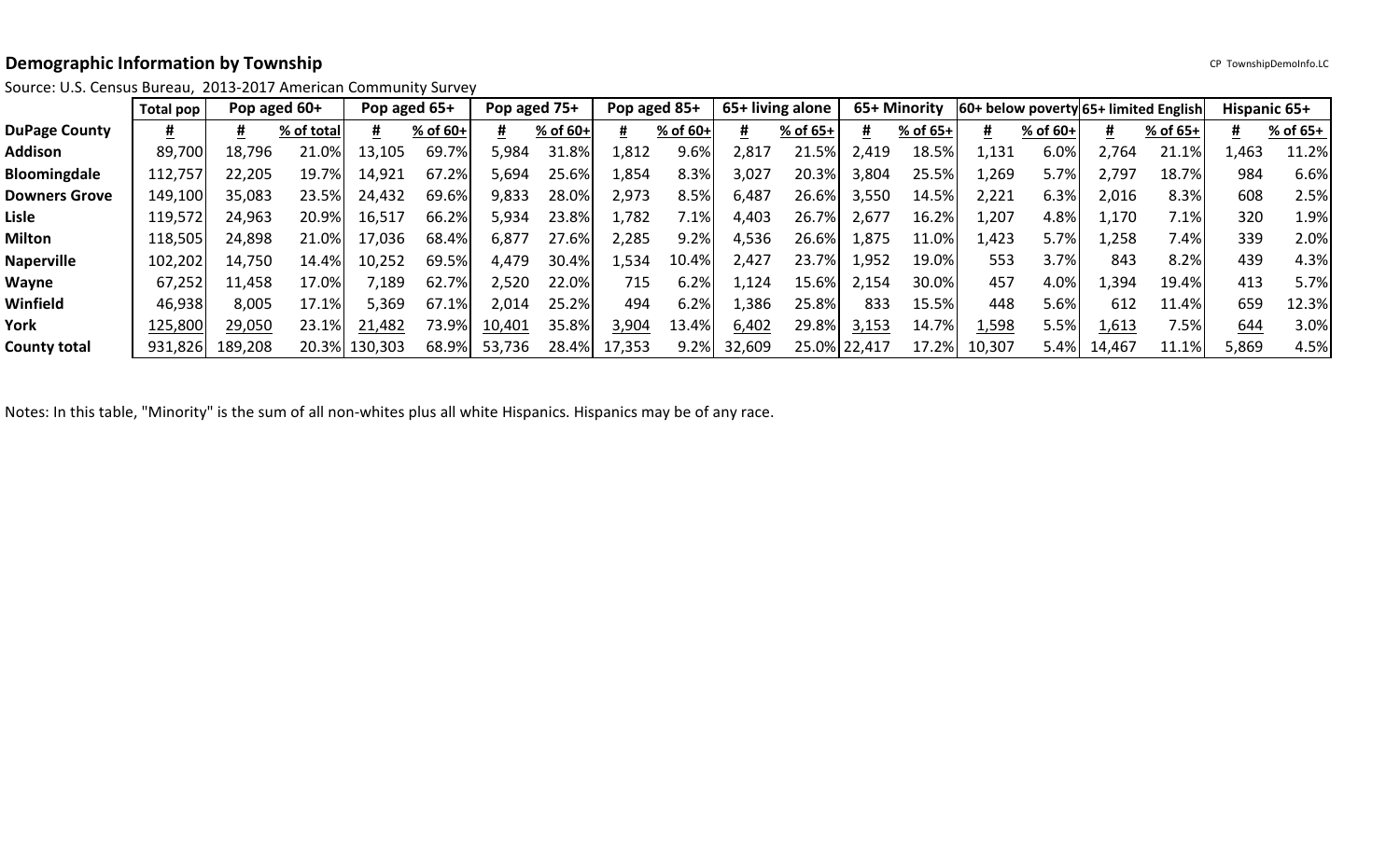Source: U.S. Census Bureau, 2013-2017 American Community Survey

|                      | <b>Total pop</b> | Pop aged 60+ |            | Pop aged 65+ |          | Pop aged 75+ |          | Pop aged 85+ |          | 65+ living alone |          |          | 65+ Minority |           |          |          | 60+ below poverty 65+ limited English |             | <b>Hispanic 65+</b> |
|----------------------|------------------|--------------|------------|--------------|----------|--------------|----------|--------------|----------|------------------|----------|----------|--------------|-----------|----------|----------|---------------------------------------|-------------|---------------------|
| <b>Grundy County</b> | #                | #            | % of total |              | % of 60+ |              | % of 60+ |              | % of 60+ | #                | % of 65+ | #        | % of 65+     | #         | % of 60+ | #        | % of 65+                              | #           | % of 65+            |
| <b>Aux Sable</b>     | 13,180           | 1,540        | 11.7%      | 1,087        | 70.6%    | 390          | 25.3%    | 110          | 7.1%     | 200              | 18.4%    | 65       | 6.0%         | 168       | 10.9%    |          | 0.0%                                  | 36          | 3.3%                |
| <b>Braceville</b>    | 6,340            | 847          | 13.4%      | 540          | 63.8%    | 172          | 20.3%    | 59           | 7.0%     | 203              | 37.6%    |          | 0.9%         | 108       | 12.8%    |          | 0.9%                                  |             | 0.2%                |
| Erienna              | 2,502            | 1,047        | 41.8%      | 730          | 69.7%    | 391          | 37.3%    | 153          | 14.6%    | 125              | 17.1%    | 11       | 1.5%         |           | 0.3%     |          | 0.5%                                  |             | 0.4%                |
| <b>Felix</b>         | 4,353            | 644          | 14.8%      | 464          | 72.0%    | 209          | 32.5%    | 30           | 4.7%     | 139              | 30.0%    | 10       | 2.2%         | 18        | 2.8%     | 0        | 0.0%                                  | 0           | 0.0%                |
| Garfield             | 1,419            | 261          | 18.4%      | 171          | 65.5%    | 55           | 21.1%    | 16           | 6.1%     | 37               | 21.6%    |          | 1.2%         | 25        | 9.6%     | 9        | 5.3%                                  | 0           | 0.0%                |
| Goodfarm             | 391              | 60           | 15.3%      | 48           | 80.0%    | 12           | 20.0%    |              | 3.3%     | 18               | 37.5%    | 0        | 0.0%         | 15        | 25.0%    | 0        | 0.0%                                  | 0           | 0.0%                |
| <b>Goose Lake</b>    | 1,330            | 500          | 37.6%      | 329          | 65.8%    | 91           | 18.2%    | 15           | 3.0%     |                  | 0.9%     | 0        | 0.0%         | 0         | 0.0%     |          | 0.0%                                  | 0           | 0.0%                |
| Greenfield           | 1,210            | 302          | 25.0%      | 225          | 74.5%    | 96           | 31.8%    | 6            | 2.0%     | 45               | 20.0%    | O        | 0.0%         | 15        | 5.0%     |          | 0.0%                                  | $\Omega$    | 0.0%                |
| <b>Highland</b>      | 330              | 114          | 34.5%      | 59           | 51.8%    | 22           | 19.3%    | 11           | 9.6%     | 10               | 16.9%    | $\Omega$ | 0.0%         |           | 1.8%     | $\Omega$ | 0.0%                                  | $\Omega$    | 0.0%                |
| <b>Maine</b>         | 295              | 81           | 27.5%      | 78           | 96.3%    | 16           | 19.8%    | 6            | 7.4%     | $\Omega$         | 0.0%     | 16       | 20.5%        | $\Omega$  | 0.0%     | 6        | 7.7%                                  | 16          | 20.5%               |
| <b>Mazon</b>         | 1,542            | 257          | 16.7%      | 153          | 59.5%    | 61           | 23.7%    | 11           | 4.3%     | 49               | 32.0%    | 12       | 7.8%         | 14        | 5.4%     |          | 1.3%                                  | 6           | 3.9%                |
| <b>Morris</b>        | 7,313            | 1,250        | 17.1%      | 1,004        | 80.3%    | 417          | 33.4%    | 138          | 11.0%    | 550              | 54.8%    | 113      | 11.3%        | 149       | 11.9%    | 99       | 9.9%                                  | 73          | 7.3%                |
| <b>Nettle Creek</b>  | 531              | 86           | 16.2%      | 55           | 64.0%    | 22           | 25.6%    | 12           | 14.0%    | 21               | 38.2%    | 0        | 0.0%         |           | 2.3%     |          | 5.5%                                  | 0           | 0.0%                |
| Norman               | 305              | 48           | 15.7%      | 29           | 60.4%    | 13           | 27.1%    |              | 0.0%     | $\Omega$         | 0.0%     | 0        | 0.0%         | 0         | 0.0%     |          | 0.0%                                  | $\mathbf 0$ | 0.0%                |
| Saratoga             | 6,326            | 1,417        | 22.4%      | 1,140        | 80.5%    | 522          | 36.8%    | 148          | 10.4%    | 228              | 20.0%    | 70       | 6.1%         | 177       | 12.5%    | 31       | 2.7%                                  | 68          | 6.0%                |
| Vienna               | 702              | 160          | 22.8%      | 94           | 58.8%    | 14           | 8.8%     |              | 4.4%     | q                | 9.6%     |          | 3.2%         | 20        | 12.5%    |          | 1.1%                                  |             | 3.2%                |
| Wauponsee            | 2,264            | 463          | 20.5%      | 366          | 79.0%    | 144          | 31.1%    | 75           | 16.2%    | <u>64</u>        | 17.5%    |          | 1.4%         | <u>39</u> | 8.4%     |          | 2.5%                                  |             | 1.4%                |
| <b>County total</b>  | 50,333           | 9,077        | 18.0%      | 6,572        | 72.4%    | 2,647        | 29.2%    | 799          | 8.8%     | 1,701            | 25.9%    | 312      | 4.7%         | 755       | 8.3%     | 169      | 2.6%                                  | 211         | 3.2%                |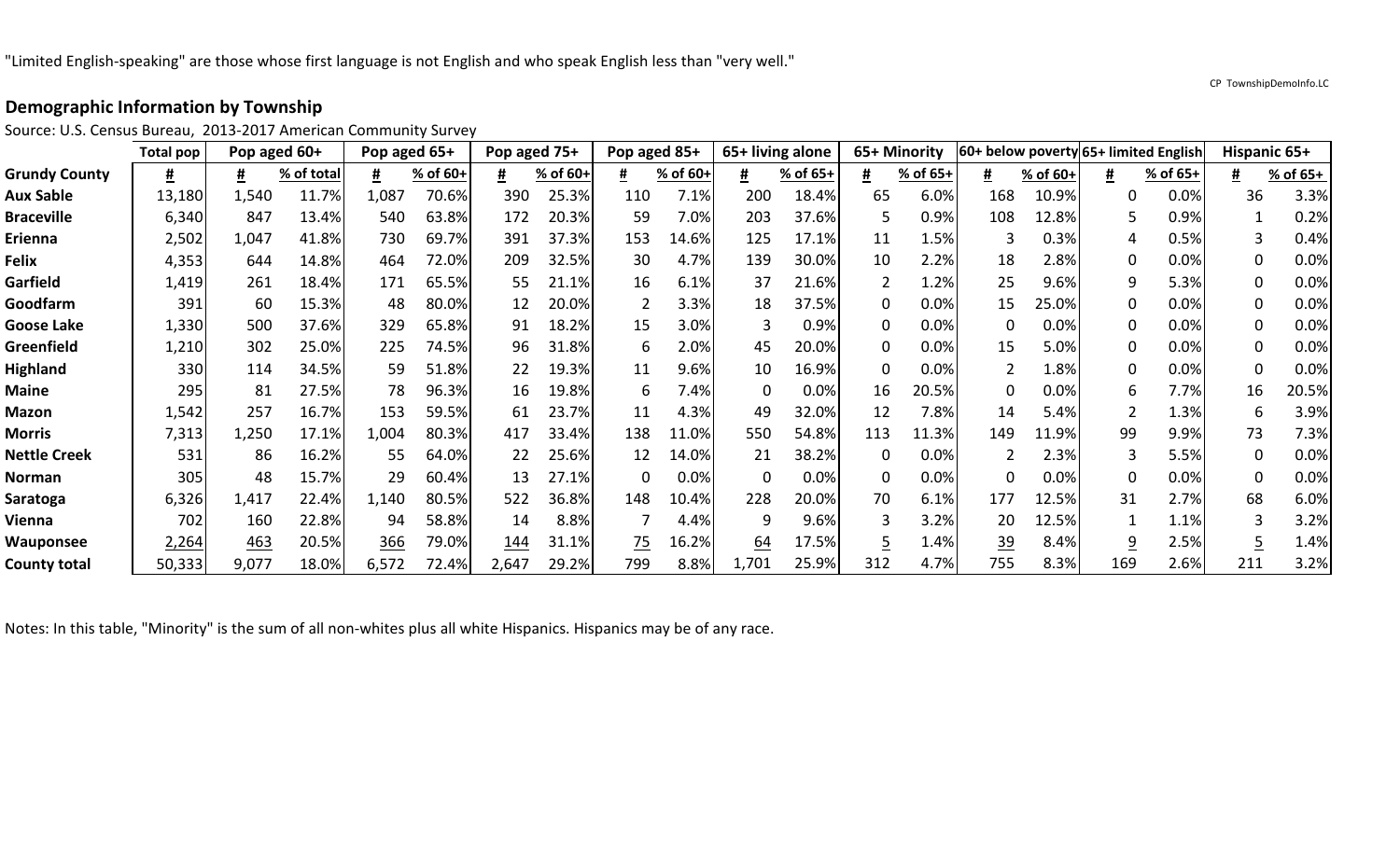Source: U.S. Census Bureau, 2013-2017 American Community Survey

|                     | <b>Total pop</b> | Pop aged 60+ |            |        | Pop aged 65+ | Pop aged 75+ |          | Pop aged 85+ |          |          | 65+ living alone |       | 65+ Minority |          |          |       | 60+ below poverty 65+ limited English | Hispanic 65+ |          |
|---------------------|------------------|--------------|------------|--------|--------------|--------------|----------|--------------|----------|----------|------------------|-------|--------------|----------|----------|-------|---------------------------------------|--------------|----------|
| <b>Kane County</b>  | #                | #            | % of total |        | % of 60+     |              | % of 60+ |              | % of 60+ | <u>#</u> | % of 65+         | #     | % of 65+     | #        | % of 60+ | #     | % of 65+                              | #            | % of 65+ |
| <b>Aurora</b>       | 148,576          | 21,499       | 14.5%      | 15,070 | 70.1%        | 6,361        | 29.6%    | l,876        | 8.7%     | 4,067    | 27.0%            | 5,862 | 38.9%        | 2,078    | 9.7%     | 3,008 | 20.0%                                 | 3,918        | 26.0%    |
| <b>Batavia</b>      | 35,787           | 6,456        | 18.0%      | 4,167  | 64.5%        | ,372         | 21.3%    | 283          | 4.4%     | 1,032    | 24.8%            | 335   | 8.0%         | 393      | 6.1%     | 171   | 4.1%                                  | 164          | 3.9%     |
| <b>Big Rock</b>     | 1,658            | 473          | 28.5%      | 313    | 66.2%        | 95           | 20.1%    | 25           | 5.3%     | 32       | 10.2%            |       | 0.6%         | 11       | 2.3%     |       | 1.0%                                  | 0            | 0.0%     |
| <b>Blackberry</b>   | 15,502           | 2,262        | 14.6%      | 1,358  | 60.0%        | 489          | 21.6%    | 191          | 8.4%     | 287      | 21.1%            | 97    | 7.1%         | 191      | 8.4%     | 50    | 3.7%                                  | 0            | 0.0%     |
| <b>Burlington</b>   | 1,891            | 404          | 21.4%      | 288    | 71.3%        | 117          | 29.0%    | 29           | 7.2%     | 56       | 19.4%            | q     | 3.1%         | 0        | 0.0%     |       | 0.0%                                  | $\mathbf{0}$ | 0.0%     |
| Campton             | 17,524           | 3,551        | 20.3%      | 2,316  | 65.2%        | 613          | 17.3%    | 175          | 4.9%     | 263      | 11.4%            | 91    | 3.9%         | 112      | 3.2%     | 61    | 2.6%                                  | 78           | 3.4%     |
| <b>Dundee</b>       | 65,622           | 9,330        | 14.2%      | 6,207  | 66.5%        | 2,117        | 22.7%    | 635          | 6.8%     | 1,327    | 21.4%            | 1,203 | 19.4%        | 643      | 6.9%     | 985   | 15.9%                                 | 722          | 11.6%    |
| <b>Elgin</b>        | 103,836          | 17,737       | 17.1%      | 12,211 | 68.8%        | 5,051        | 28.5%    | 1,449        | 8.2%     | 2,891    | 23.7%            | 2,609 | 21.4%        | 1,179    | 6.6%     | 1,523 | 12.5%                                 | 1,592        | 13.0%    |
| Geneva              | 26,997           | 6,545        | 24.2%      | 4,428  | 67.7%        | 2,534        | 38.7%    | 1,114        | 17.0%    | 1,349    | 30.5%            | 172   | 3.9%         | 173      | 2.6%     | 134   | 3.0%                                  | 44           | 1.0%     |
| <b>Hampshire</b>    | 8,153            | 2,381        | 29.2%      | 1,691  | 71.0%        | 429          | 18.0%    | 82           | 3.4%     | 475      | 28.1%            | 0     | 0.0%         | 59       | 2.5%     |       | 0.0%                                  | $\mathbf{0}$ | 0.0%     |
| <b>Kaneville</b>    | 1,480            | 322          | 21.8%      | 179    | 55.6%        | 24           | 7.5%     |              | 2.2%     | 18       | 10.1%            | 0     | 0.0%         | 10       | 3.1%     |       | 0.0%                                  | 0            | 0.0%     |
| Plato               | 6,331            | 1,410        | 22.3%      | 971    | 68.9%        | 249          | 17.7%    | 36           | 2.6%     | 60       | 6.2%             | 64    | 6.6%         | 0        | 0.0%     | 25    | 2.6%                                  | 0            | 0.0%     |
| <b>Rutland</b>      | 22,000           | 6,614        | 30.1%      | 5,407  | 81.8%        | 2,302        | 34.8%    | 651          | 9.8%     | 1,556    | 28.8%            | 488   | 9.0%         | 454      | 6.9%     | 397   | 7.3%                                  | 361          | 6.7%     |
| <b>St. Charles</b>  | 51,557           | 10,354       | 20.1%      | 7,037  | 68.0%        | 2,855        | 27.6%    | 1,010        | 9.8%     | 2,000    | 28.4%            | 733   | 10.4%        | 493      | 4.8%     | 432   | 6.1%                                  | 176          | 2.5%     |
| <b>Sugar Grove</b>  | 20,431           | 3,674        | 18.0%      | 2,403  | 65.4%        | 786          | 21.4%    | 133          | 3.6%     | 396      | 16.5%            | 291   | 12.1%        | 270      | 7.3%     | 80    | 3.3%                                  | 35           | 1.5%     |
| <b>Virgil</b>       | 2,057            | 399          | 19.4%      | 196    | 49.1%        | 67           | 16.8%    | <u> 23</u>   | 5.8%     | 40       | 20.4%            | 32    | 16.3%        | <u>3</u> | 0.8%     |       | 2.6%                                  | 24           | 12.2%    |
| <b>County total</b> | 529,402          | 93,411       | 17.6%      | 64,242 | 68.8%        | 25,461       | 27.3%    | 7,719        | 8.3%     | 15,849   | 24.7% 11,988     |       | 18.7%        | 6,069    | 6.5%     | 6,874 | 10.7%                                 | 7,114        | 11.1%    |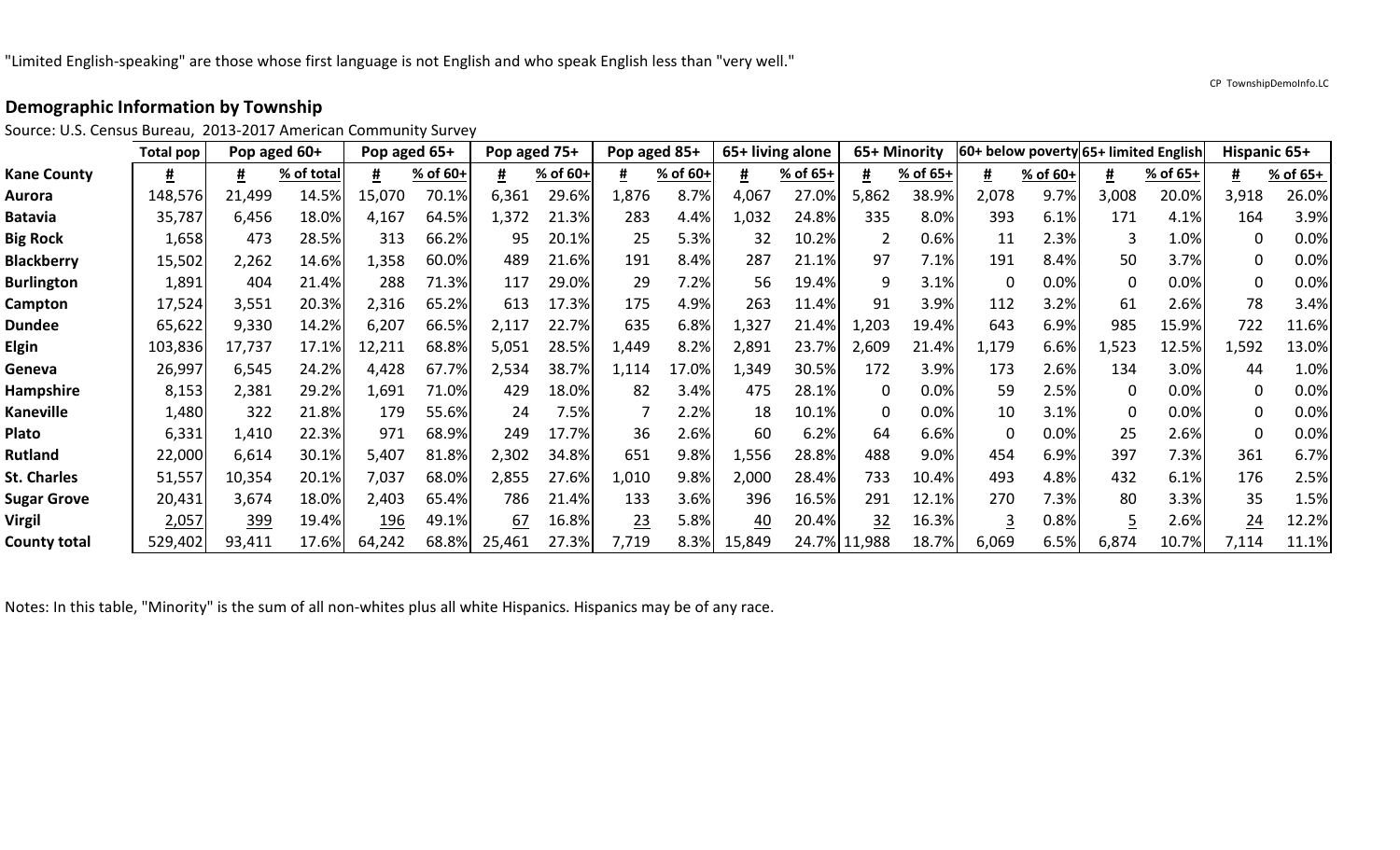Source: U.S. Census Bureau, 2013-2017 American Community Survey

|                        | <b>Total pop</b> | Pop aged 60+ |            | Pop aged 65+ |          | Pop aged 75+ |          | Pop aged 85+ |          | 65+ living alone |          |          | 65+ Minority |             |          |     | 60+ below poverty 65+ limited English |                  | Hispanic 65+ |
|------------------------|------------------|--------------|------------|--------------|----------|--------------|----------|--------------|----------|------------------|----------|----------|--------------|-------------|----------|-----|---------------------------------------|------------------|--------------|
| <b>Kankakee County</b> | #                | #            | % of total |              | % of 60+ |              | % of 60+ |              | % of 60+ | #                | % of 65+ | #        | % of 65+     | #           | % of 60+ | #   | % of 65+                              | <u>#</u>         | % of 65+     |
| Aroma                  | 5,007            | 1,525        | 30.5%      | 1,082        | 71.0%    | 475          | 31.1%    | 98           | 6.4%     | 160              | 14.8%    | 183      | 16.9%        | 94          | 6.2%     | 18  | 1.7%                                  | 26               | 2.4%         |
| <b>Bourbonnais</b>     | 39,546           | 7,501        | 19.0%      | 5,346        | 71.3%    | 2,455        | 32.7%    | 663          | 8.8%     | 1,503            | 28.1%    | 216      | 4.0%         | 590         | 7.9%     | 46  | 0.9%                                  | 67               | 1.3%         |
| <b>Essex</b>           | 1,600            | 404          | 25.3%      | 265          | 65.6%    | 53           | 13.1%    | 11           | 2.7%     | 53               | 20.0%    | 0        | 0.0%         | 26          | 6.4%     | 0   | 0.0%                                  | 0                | 0.0%         |
| Ganeer                 | 3,115            | 667          | 21.4%      | 486          | 72.9%    | 179          | 26.8%    | 36           | 5.4%     | 105              | 21.6%    | 100      | 20.6%        | 27          | 4.0%     |     | 1.6%                                  | $\mathbf 0$      | 0.0%         |
| Kankakee               | 26,632           | 5,222        | 19.6%      | 3,749        | 71.8%    | 1,643        | 31.5%    | 724          | 13.9%    | 1,031            | 27.5%    | L,248    | 33.3%        | 1,105       | 21.2%    | 265 | 7.1%                                  | 199              | 5.3%         |
| Limestone              | 4,907            | 1,245        | 25.4%      | 831          | 66.7%    | 282          | 22.7%    | 69           | 5.5%     | 208              | 25.0%    | 27       | 3.2%         | 82          | 6.6%     | 0   | 0.0%                                  | $\mathbf{0}$     | 0.0%         |
| <b>Manteno</b>         | 11,006           | 2,589        | 23.5%      | 2,155        | 83.2%    | 1,105        | 42.7%    | 478          | 18.5%    | 391              | 18.1%    | 118      | 5.5%         | 99          | 3.8%     | 37  | 1.7%                                  | 84               | 3.9%         |
| <b>Momence</b>         | 3,711            | 988          | 26.6%      | 708          | 71.7%    | 344          | 34.8%    | 86           | 8.7%     | 147              | 20.8%    | 42       | 5.9%         | 90          | 9.1%     | 12  | 1.7%                                  |                  | 0.4%         |
| <b>Norton</b>          | 1,119            | 191          | 17.1%      | 124          | 64.9%    | 72           | 37.7%    | 25           | 13.1%    | 42               | 33.9%    |          | 1.6%         | 10          | 5.2%     |     | 0.0%                                  | $\mathfrak{p}$   | 1.6%         |
| Otto                   | 2,331            | 513          | 22.0%      | 347          | 67.6%    | 117          | 22.8%    | 85           | 16.6%    | 100              | 28.8%    | 10       | 2.9%         | 22          | 4.3%     | 0   | 0.0%                                  | 0                | 0.0%         |
| <b>Pembroke</b>        | 2,114            | 480          | 22.7%      | 378          | 78.8%    | 153          | 31.9%    | 80           | 16.7%    | 132              | 34.9%    | 319      | 84.4%        | 125         | 26.0%    |     | 0.0%                                  | 4                | 1.1%         |
| Pilot                  | 2,002            | 524          | 26.2%      | 369          | 70.4%    | 181          | 34.5%    | 58           | 11.1%    | 137              | 37.1%    | 0        | 0.0%         | 51          | 9.7%     | 0   | 0.0%                                  | $\Omega$         | 0.0%         |
| <b>Rockville</b>       | 846              | 146          | 17.3%      | 123          | 84.2%    | 36           | 24.7%    | 6            | 4.1%     | 11               | 8.9%     | $\Omega$ | 0.0%         | $\mathbf 0$ | 0.0%     |     | 0.0%                                  | 0                | 0.0%         |
| St. Anne               | 2,252            | 502          | 22.3%      | 366          | 72.9%    | 180          | 35.9%    | 64           | 12.7%    | 114              | 31.1%    | 36       | 9.8%         | 32          | 6.4%     | 12  | 3.3%                                  | 15               | 4.1%         |
| Salina                 | 1,208            | 354          | 29.3%      | 249          | 70.3%    | 96           | 27.1%    | 11           | 3.1%     | 58               | 23.3%    | 47       | 18.9%        | 30          | 8.5%     | ∩   | 0.0%                                  | $\Omega$         | 0.0%         |
| Sumner                 | 789              | 201          | 25.5%      | 133          | 66.2%    | 27           | 13.4%    | q            | 4.5%     | 19               | 14.3%    | U        | 0.0%         | 6           | 3.0%     |     | 0.0%                                  | $\Omega$         | 0.0%         |
| Yellowhead             | 2,616            | 615          | 23.5%      | 437          | 71.1%    | 175          | 28.5%    | 41           | 6.7%     | 104              | 23.8%    | 16       | 3.7%         | <u>48</u>   | 7.8%     |     | 0.7%                                  | $\underline{16}$ | 3.7%         |
| <b>County total</b>    | 110,801          | 23,667       | 21.4%      | 17<br>,148   | 72.5%    | 7,573        | 32.0%    | 2,544        | 10.7%    | 4,315            | 25.2%    | 2,364    | 13.8%        | 2,437       | 10.3%    | 401 | 2.3%                                  | 416              | 2.4%         |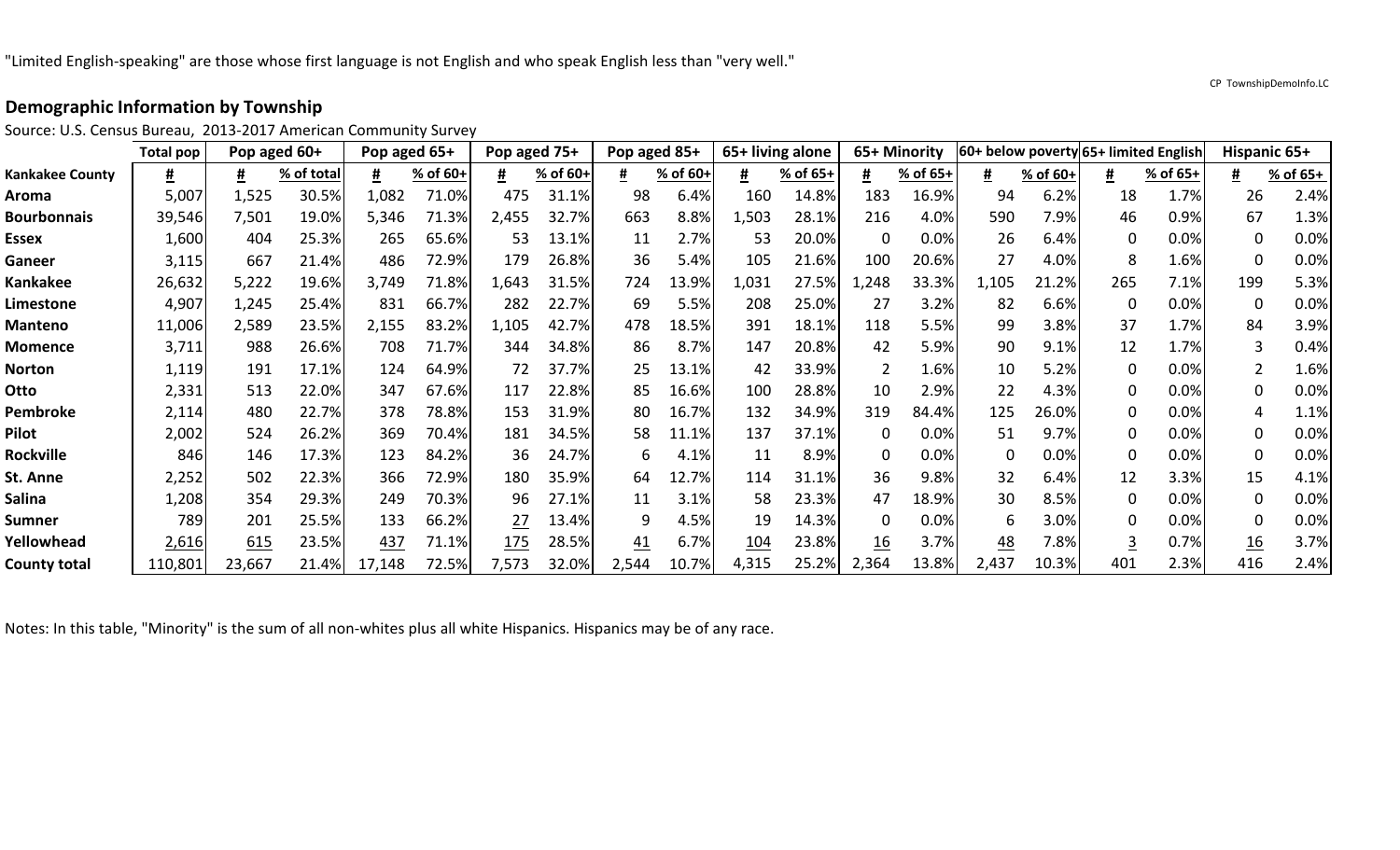|                       | Total pop |        | Pop aged 60+ | Pop aged 65+ |          |       | Pop aged 75+ |       | Pop aged 85+ |               | 65+ living alone |      | 65+ Minority |     |            |     | 60+ below poverty 65+ limited English |     | Hispanic 65+ |
|-----------------------|-----------|--------|--------------|--------------|----------|-------|--------------|-------|--------------|---------------|------------------|------|--------------|-----|------------|-----|---------------------------------------|-----|--------------|
| <b>Kendall County</b> | Ħ         |        | % of total   |              | % of 60+ | #     | % of 60+     |       | % of 60+     |               | % of 65+         |      | % of 65+     |     | $%$ of 60+ |     | % of 65+                              |     | % of 65+     |
| <b>Big Grove</b>      | 2,048     | 356    | 17.4%        | 232          | 65.2%    | 92    | 25.8%        | 25    | $/0.0\%$     | 91            | 39.2%            |      | 0.0%         | 41  | 11.5%      |     | 0.0%                                  |     | 0.0%         |
| <b>Bristol</b>        | 28,192    | 3,305  | 11.7%        | 477_         | 74.9%    | .,047 | 31.7%        | 375   | 11.3%        | 432           | 17.4%            | 74   | 3.0%         | 161 | 4.9%       | 97  | 3.9%                                  |     | 0.3%         |
| Fox                   | 1,534     | 385    | 25.1%        | 222          | 57.7%    | 103   | 26.8%        | 32    | 8.3%         | 86            | 38.7%            | 9    | 4.1%         | 30  | 7.8%       |     | 2.3%                                  |     | 2.3%         |
| Kendall               | 8,363     | 1,492  | 17.8%        | 1,043        | 69.9%    | 402   | 26.9%        | 155   | 10.4%        | 167           | 16.0%            | 12   | $1.2\%$      | 94  | 6.3%       | 0   | 0.0%                                  |     | 0.0%         |
| Lisbon                | 785       | 133    | 16.9%        | 90           | 67.7%    | 46    | 34.6%        |       | 5.3%         | 36            | 40.0%            |      | 2.2%         | 14  | 10.5%      |     | 2.2%                                  |     | 2.2%         |
| Little Rock           | 13,650    | 1,836  | 13.5%        | ,282         | 69.8%    | 441   | 24.0%        | 94    | 5.1%         | 235           | 18.3%            | 236  | 18.4%        | 217 | 11.8%      | 204 | 15.9%                                 | 204 | 15.9%        |
| Na-Au-Say             | 8,604     | 888    | 10.3%        | 633          | 71.3%    | 111   | 12.5%        | 0     | 0.0%         | 63            | 10.0%            | 298  | 47.1%        | 53  | 6.0%       | 223 | 35.2%                                 | 153 | 24.2%        |
| Oswego                | 55,057    | 7,648  | 13.9%        | 5,380        | 70.3%    | .,654 | 21.6%        | 379   | 5.0%         | L <b>,148</b> | 21.3%            | 914  | 17.0%        | 213 | 2.8%       | 414 | 7.7%                                  | 403 | 7.5%         |
| Seward                | 4,700     | 249    | 5.3%         | 63           | 25.3%    | 41    | 16.5%        | 0     | 0.0%         | 22            | 34.9%            |      | 0.0%         | 0   | 0.0%       |     | 0.0%                                  |     | 0.0%         |
| <b>County total</b>   | 122,933   | 16,292 | 13.3%        | 11,422       | 70.1%    | 3,937 | 24.2%        | 1,067 | 6.5%         | 2,280         | 20.0%            | .545 | 13.5%        | 823 | 5.1%       | 945 | 8.3%                                  | 775 | 6.8%         |

Source: U.S. Census Bureau, 2013-2017 American Community Survey

Notes: In this table, "Minority" is the sum of all non-whites plus all white Hispanics. Hispanics may be of any race.

CP TownshipDemoInfo.LC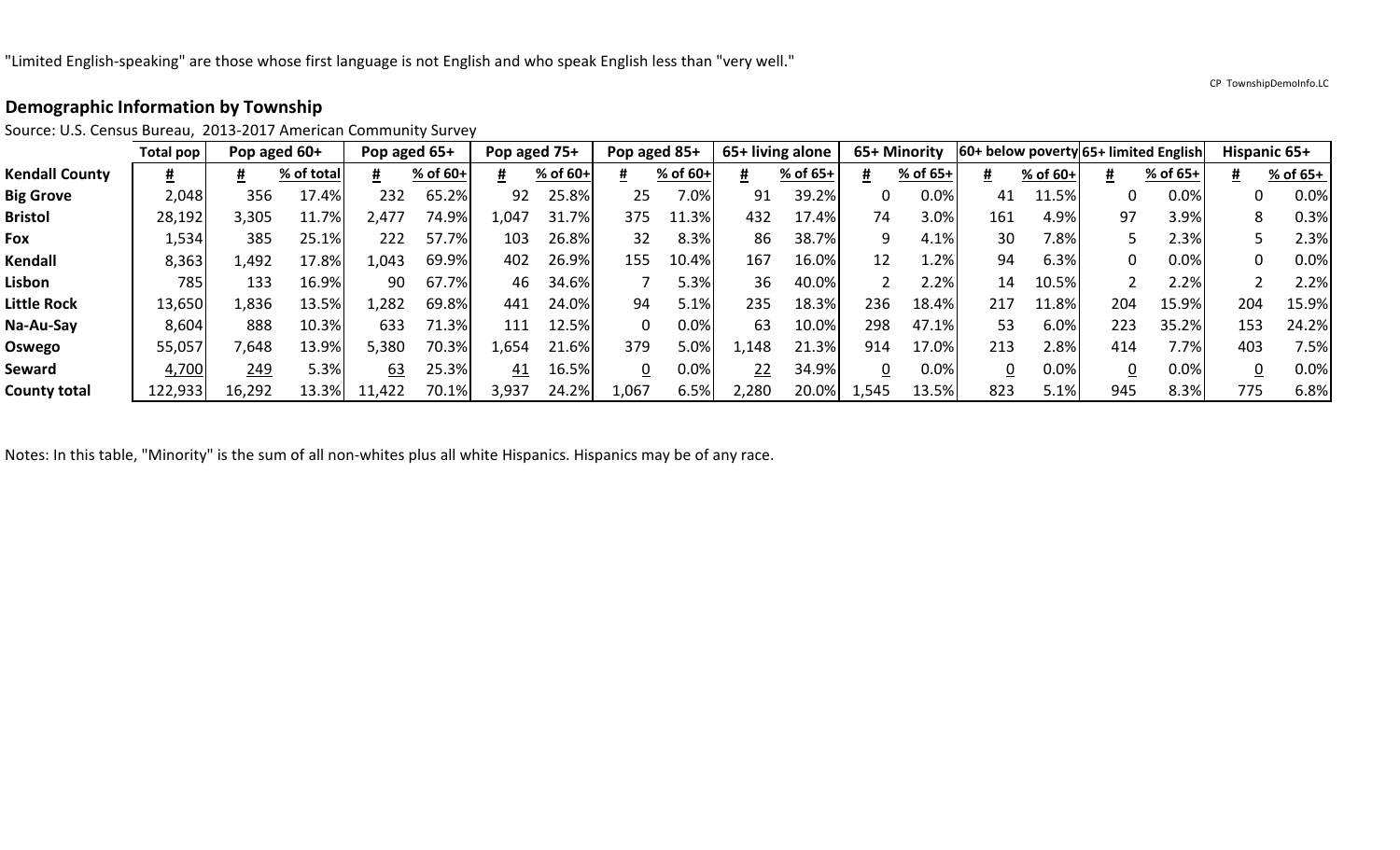Source: U.S. Census Bureau, 2013-2017 American Community Survey

|                     | <b>Total pop</b> | Pop aged 60+ |            | Pop aged 65+ |          | Pop aged 75+ |          | Pop aged 85+ |          |        | 65+ living alone |              | 65+ Minority |       |          |       | 60+ below poverty 65+ limited English |       | Hispanic 65+ |
|---------------------|------------------|--------------|------------|--------------|----------|--------------|----------|--------------|----------|--------|------------------|--------------|--------------|-------|----------|-------|---------------------------------------|-------|--------------|
| <b>Lake County</b>  | #                | #            | % of total | #            | % of 60+ | #            | % of 60+ | #            | % of 60+ | #      | % of 65+         | #            | % of 65+     | #     | % of 60+ | #     | % of 65+                              | #     | % of 65+     |
| Antioch             | 27,536           | 6,243        | 22.7%      | 4,311        | 69.1%    | 1,705        | 27.3%    | 465          | 7.4%     | 1,196  | 27.7%            | 104          | 2.4%         | 549   | 8.8%     | 168   | 3.9%                                  | 47    | 1.1%         |
| Avon                | 64,782           | 9,191        | 14.2%      | 6,129        | 66.7%    | 2,534        | 27.6%    | 627          | 6.8%     | 1,470  | 24.0%            | 1,607        | 26.2%        | 881   | 9.6%     | 1,260 | 20.6%                                 | 969   | 15.8%        |
| <b>Benton</b>       | 19,090           | 3,940        | 20.6%      | 2,532        | 64.3%    | 908          | 23.0%    | 300          | 7.6%     | 535    | 21.1%            | 356          | 14.1%        | 188   | 4.8%     | 128   | 5.1%                                  | 120   | 4.7%         |
| Cuba                | 16,730           | 5,194        | 31.0%      | 3,974        | 76.5%    | 1,884        | 36.3%    | 510          | 9.8%     | 1,072  | 27.0%            | 178          | 4.5%         | 260   | 5.0%     | 49    | 1.2%                                  | 106   | 2.7%         |
| Ela                 | 43,646           | 8,132        | 18.6%      | 4,916        | 60.5%    | 1,776        | 21.8%    | 610          | 7.5%     | 572    | 11.6%            | 636          | 12.9%        | 167   | 2.1%     | 561   | 11.4%                                 | 179   | 3.6%         |
| Fremont             | 32,730           | 7,832        | 23.9%      | 5,259        | 67.1%    | 2,448        | 31.3%    | 593          | 7.6%     | 1,514  | 28.8%            | 618          | 11.8%        | 224   | 2.9%     | 350   | 6.7%                                  | 277   | 5.3%         |
| Grant               | 26,713           | 4,723        | 17.7%      | 3,339        | 70.7%    | 1,172        | 24.8%    | 252          | 5.3%     | 751    | 22.5%            | 168          | 5.0%         | 360   | 7.6%     | 187   | 5.6%                                  | 83    | 2.5%         |
| Lake Villa          | 40,372           | 6,501        | 16.1%      | 4,351        | 66.9%    | 1,451        | 22.3%    | 420          | 6.5%     | 1,077  | 24.8%            | 519          | 11.9%        | 307   | 4.7%     | 361   | 8.3%                                  | 171   | 3.9%         |
| Libertyville        | 53,741           | 10,507       | 19.6%      | 6,980        | 66.4%    | 2,877        | 27.4%    | 1,017        | 9.7%     | 1,745  | 25.0%            | 912          | 13.1%        | 706   | 6.7%     | 835   | 12.0%                                 | 233   | 3.3%         |
| Moraine             | 34,067           | 9,294        | 27.3%      | 6,843        | 73.6%    | 3,146        | 33.8%    | 1,014        | 10.9%    | 1,825  | 26.7%            | 505          | 7.4%         | 537   | 5.8%     | 493   | 7.2%                                  | 250   | 3.7%         |
| Newport             | 6,801            | 1,614        | 23.7%      | 1,090        | 67.5%    | 475          | 29.4%    | 155          | 9.6%     | 273    | 25.0%            | 185          | 17.0%        | 54    | 3.3%     | 74    | 6.8%                                  | 0     | 0.0%         |
| Shields             | 36,685           | 5,805        | 15.8%      | 4,202        | 72.4%    | 1,975        | 34.0%    | 733          | 12.6%    | 1,016  | 24.2%            | 1,014        | 24.1%        | 328   | 5.7%     | 347   | 8.3%                                  | 223   | 5.3%         |
| Vernon              | 67,738           | 14,218       | 21.0%      | 10,046       | 70.7%    | 4,384        | 30.8%    | 1,834        | 12.9%    | 2,433  | 24.2%            | 1,351        | 13.4%        | 722   | 5.1%     | 1,452 | 14.5%                                 | 277   | 2.8%         |
| Warren              | 64,528           | 10,276       | 15.9%      | 6,451        | 62.8%    | 2,474        | 24.1%    | 852          | 8.3%     | 1,863  | 28.9%            | 1,129        | 17.5%        | 516   | 5.0%     | 602   | 9.3%                                  | 283   | 4.4%         |
| Wauconda            | 23,443           | 4,132        | 17.6%      | 2,793        | 67.6%    | 987          | 23.9%    | 254          | 6.1%     | 842    | 30.1%            | 350          | 12.5%        | 254   | 6.1%     | 214   | 7.7%                                  | 78    | 2.8%         |
| Waukegan            | 90,139           | 12,921       | 14.3%      | 8,592        | 66.5%    | 3,308        | 25.6%    | 978          | 7.6%     | 2,247  | 26.2%            | 4,300        | 50.0%        | 1,483 | 11.5%    | 2,146 | 25.0%                                 | 2,142 | 24.9%        |
| West Deerfield      | 31,578           | 7,752        | 24.5%      | 5,462        | 70.5%    | 2,009        | 25.9%    | 639          | 8.2%     | 1,014  | 18.6%            | 371          | 6.8%         | 151   | 1.9%     | 355   | 6.5%                                  | 109   | 2.0%         |
| Zion                | 24,157           | 3,657        | 15.1%      | 2,595        | 71.0%    | 1,361        | 37.2%    | 408          | 11.2%    | 764    | 29.4%            | 979          | 37.7%        | 302   | 8.3%     | 279   | 10.8%                                 | 273   | 10.5%        |
| <b>County total</b> | 704,476          | 131,932      | 18.7%      | 89,865       | 68.1%    | 36,874       | 27.9%    | 11,661       | 8.8%     | 22,209 |                  | 24.7% 15,282 | 17.0%        | 7,989 | 6.1%     | 9,861 | 11.0%                                 | 5,820 | 6.5%         |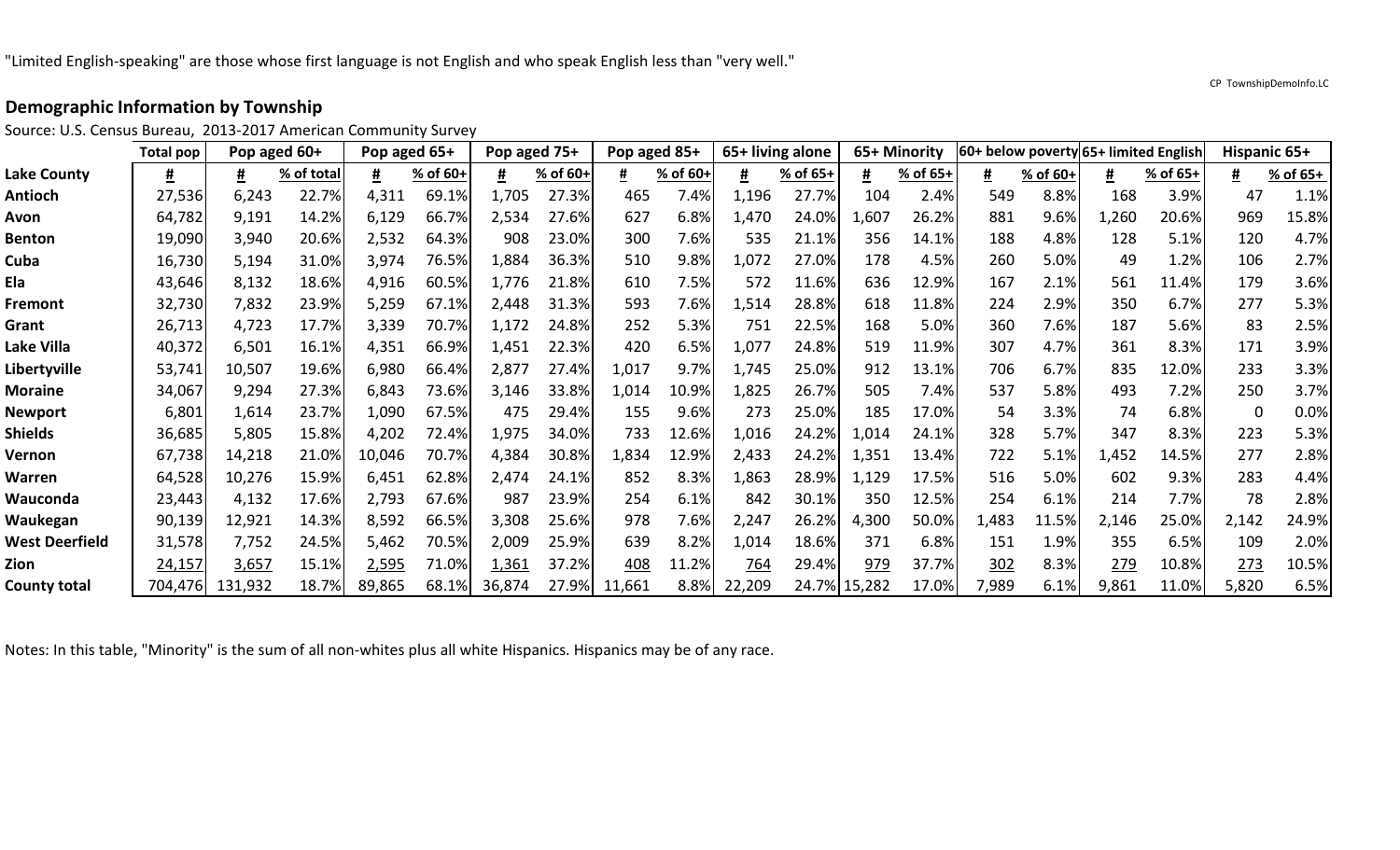Source: U.S. Census Bureau, 2013-2017 American Community Survey

|                       | Total pop    | Pop aged 60+ |            |        | Pop aged 65+ | Pop aged 75+ |          | Pop aged 85+ |          |       | 65+ living alone |       | 65+ Minority |           |          |          | 60+ below poverty 65+ limited English |             | <b>Hispanic 65+</b> |
|-----------------------|--------------|--------------|------------|--------|--------------|--------------|----------|--------------|----------|-------|------------------|-------|--------------|-----------|----------|----------|---------------------------------------|-------------|---------------------|
| <b>McHenry County</b> | Ħ            | #            | % of total |        | % of 60+     |              | % of 60+ |              | % of 60+ | #     | % of 65+         | #     | % of 65+     | #         | % of 60+ | #        | % of 65+                              | #           | % of 65+            |
| Alden                 | 1,330        | 409          | 30.8%      | 264    | 64.5%        | 106          | 25.9%    | 65           | 15.9%    | 10    | 3.8%             | 27    | 10.2%        | 5         | 1.2%     | 22       | 8.3%                                  | 15          | 5.7%                |
| Algonquin             | 87,632       | 15,658       | 17.9%      | 10,182 | 65.0%        | 3,681        | 23.5%    | 1,117        | 7.1%     | 2,558 | 25.1%            | 648   | 6.4%         | 797       | 5.1%     | 464      | 4.6%                                  | 299         | 2.9%                |
| <b>Burton</b>         | 4,924        | 1,019        | 20.7%      | 595    | 58.4%        | 201          | 19.7%    | 70           | 6.9%     | 100   | 16.8%            | 0     | 0.0%         | 81        | 7.9%     | 0        | 0.0%                                  | 0           | 0.0%                |
| Chemung               | 8,918        | 1,527        | 17.1%      | 1,082  | 70.9%        | 332          | 21.7%    | 70           | 4.6%     | 301   | 27.8%            | 65    | 6.0%         | 59        | 3.9%     | 26       | 2.4%                                  | 54          | 5.0%                |
| Coral                 | 3,490        | 760          | 21.8%      | 554    | 72.9%        | 158          | 20.8%    | 4            | 0.5%     | 35    | 6.3%             | 0     | 0.0%         | 60        | 7.9%     | 0        | 0.0%                                  | $\mathbf 0$ | 0.0%                |
| <b>Dorr</b>           | 21,150       | 4,761        | 22.5%      | 3,252  | 68.3%        | ,435         | 30.1%    | 658          | 13.8%    | 1,046 | 32.2%            | 314   | 9.7%         | 402       | 8.4%     | 172      | 5.3%                                  | 169         | 5.2%                |
| <b>Dunham</b>         | 2,791        | 544          | 19.5%      | 390    | 71.7%        | 135          | 24.8%    | 40           | 7.4%     | 61    | 15.6%            | 31    | 7.9%         | 139       | 25.6%    | 31       | 7.9%                                  | 31          | 7.9%                |
| Grafton               | 54,844       | 7,732        | 14.1%      | 5,509  | 71.2%        | 2,155        | 27.9%    | 291          | 3.8%     | 1,167 | 21.2%            | 585   | 10.6%        | 641       | 8.3%     | 315      | 5.7%                                  | 234         | 4.2%                |
| Greenwood             | 13,984       | 2,440        | 17.4%      | .,603  | 65.7%        | 554          | 22.7%    | 108          | 4.4%     | 341   | 21.3%            | 286   | 17.8%        | 101       | 4.1%     | 78       | 4.9%                                  | 145         | 9.0%                |
| <b>Hartland</b>       | 1,902        | 868          | 45.6%      | 681    | 78.5%        | 374          | 43.1%    | 207          | 23.8%    | 142   | 20.9%            | 27    | 4.0%         | 43        | 5.0%     | 12       | 1.8%                                  | 27          | 4.0%                |
| <b>Hebron</b>         | 2,453        | 609          | 24.8%      | 375    | 61.6%        | 105          | 17.2%    | 24           | 3.9%     | 100   | 26.7%            | 31    | 8.3%         | 59        | 9.7%     | $\Omega$ | 0.0%                                  | $\mathbf 0$ | 0.0%                |
| <b>McHenry</b>        | 46,999       | 9,936        | 21.1%      | 6,794  | 68.4%        | 2,650        | 26.7%    | 972          | 9.8%     | 1,759 | 25.9%            | 416   | 6.1%         | 386       | 3.9%     | 226      | 3.3%                                  | 183         | 2.7%                |
| <b>Marengo</b>        | 7,414        | 1,741        | 23.5%      | .,164  | 66.9%        | 553          | 31.8%    | 197          | 11.3%    | 357   | 30.7%            | 30    | 2.6%         | 65        | 3.7%     | 10       | 0.9%                                  | 30          | 2.6%                |
| Nunda                 | 37,777       | 7,405        | 19.6%      | 4,895  | 66.1%        | 2,024        | 27.3%    | 724          | 9.8%     | 1,213 | 24.8%            | 167   | 3.4%         | 264       | 3.6%     | 142      | 2.9%                                  | 55          | 1.1%                |
| Richmond              | 6,659        | 1,495        | 22.5%      | 1,057  | 70.7%        | 177          | 11.8%    | 78           | 5.2%     | 209   | 19.8%            | 0     | 0.0%         | 82        | 5.5%     | O        | 0.0%                                  | $\Omega$    | 0.0%                |
| <b>Riley</b>          | 2,865        | 615          | 21.5%      | 489    | 79.5%        | 145          | 23.6%    | 54           | 8.8%     | 67    | 13.7%            | 43    | 8.8%         | 38        | 6.2%     | 60       | 12.3%                                 | 43          | 8.8%                |
| <b>Seneca</b>         | <u>2,911</u> | 1,255        | 43.1%      | 938    | 74.7%        | 261          | 20.8%    | 36           | 2.9%     | 102   | 10.9%            | 47    | 5.0%         | <u>38</u> | 3.0%     | 26       | 2.8%                                  | 47          | 5.0%                |
| <b>County total</b>   | 308,043      | 58,774       | 19.1%      | 39,824 | 67.8%        | 15,046       | 25.6%    | 4,715        | 8.0%     | 9,568 | 24.0%            | 2,717 | 6.8%         | 3,260     | 5.5%     | 1,584    | 4.0%                                  | 1,332       | 3.3%                |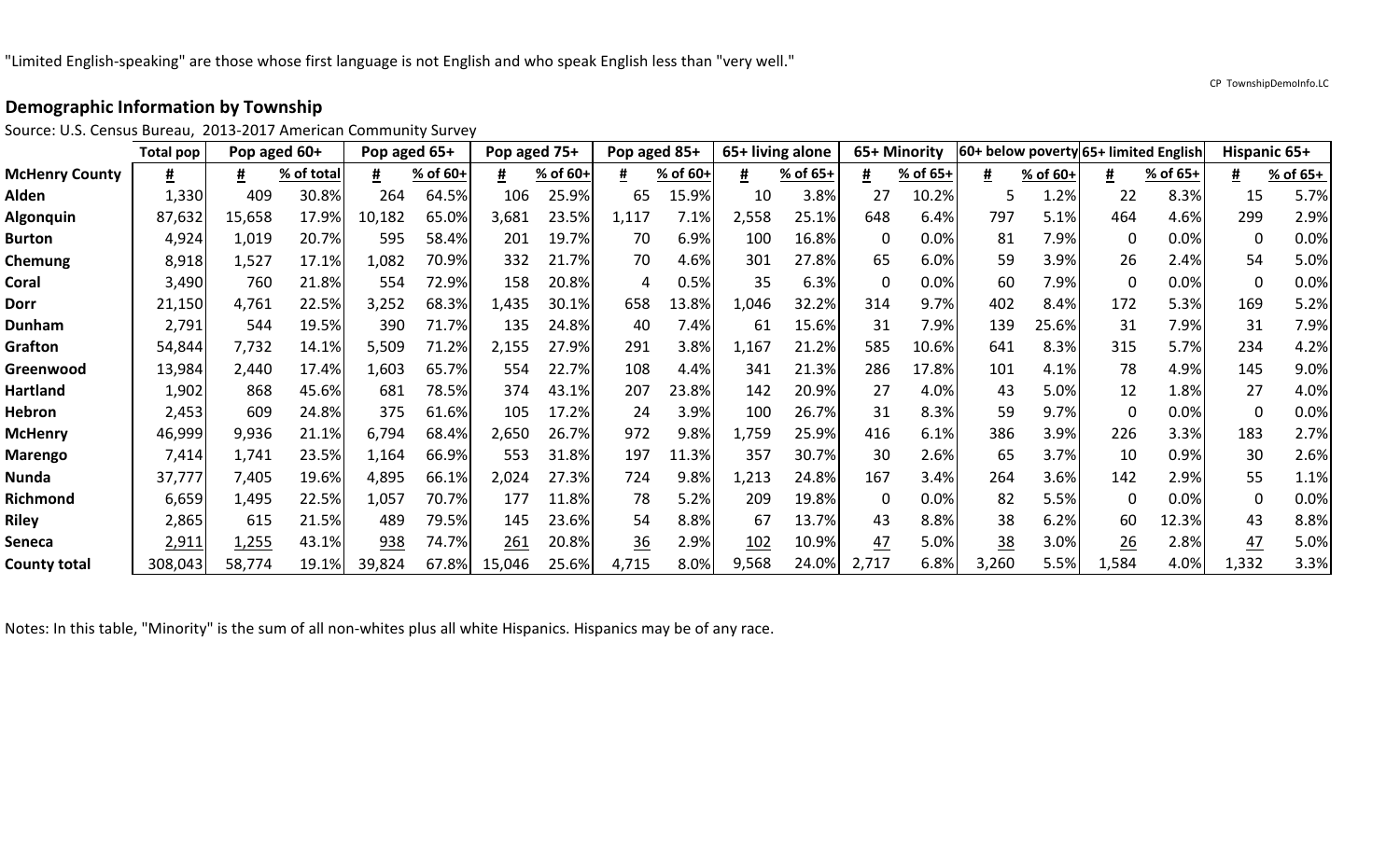Source: U.S. Census Bureau, 2013-2017 American Community Survey

|                     | Total pop | Pop aged 60+ |            | Pop aged 65+ |          | Pop aged 75+ |          | Pop aged 85+ |          | 65+ living alone |          |              | 65+ Minority |           |          |                | 60+ below poverty 65+ limited English | Hispanic 65+ |          |
|---------------------|-----------|--------------|------------|--------------|----------|--------------|----------|--------------|----------|------------------|----------|--------------|--------------|-----------|----------|----------------|---------------------------------------|--------------|----------|
| <b>Will County</b>  | #         | #            | % of total |              | % of 60+ | #            | % of 60+ |              | % of 60+ | <u>#</u>         | % of 65+ | #            | % of 65+     | #         | % of 60+ | #              | % of 65+                              | #            | % of 65+ |
| Channahon           | 10,474    | 1,913        | 18.3%      | 1,241        | 64.9%    | 477          | 24.9%    | 120          | 6.3%     | 220              | 17.7%    | 10           | 0.8%         | 68        | 3.6%     | 0              | 0.0%                                  | 3            | 0.2%     |
| <b>Crete</b>        | 23,630    | 6,144        | 26.0%      | 4,447        | 72.4%    | 2,026        | 33.0%    | 562          | 9.1%     | 1,303            | 29.3%    | 1,047        | 23.5%        | 411       | 6.7%     | 132            | 3.0%                                  | 185          | 4.2%     |
| <b>Custer</b>       | 1,265     | 398          | 31.5%      | 290          | 72.9%    | 85           | 21.4%    | 8            | 2.0%     | 41               | 14.1%    | 16           | 5.5%         | 14        | 3.5%     | 0              | 0.0%                                  | $\mathbf 0$  | 0.0%     |
| <b>DuPage</b>       | 88,695    | 14,065       | 15.9%      | 9,162        | 65.1%    | 3,379        | 24.0%    | 1,008        | 7.2%     | 1,533            | 16.7%    | 3,261        | 35.6%        | 785       | 5.6%     | 1,168          | 12.7%                                 | 772          | 8.4%     |
| <b>Florence</b>     | 1,013     | 238          | 23.5%      | 179          | 75.2%    | 72           | 30.3%    | 16           | 6.7%     | 79               | 44.1%    | 0            | 0.0%         | 3         | 1.3%     | 0              | 0.0%                                  | $\mathbf 0$  | 0.0%     |
| <b>Frankfort</b>    | 58,767    | 11,801       | 20.1%      | 7,877        | 66.7%    | 2,846        | 24.1%    | 892          | 7.6%     | 1,467            | 18.6%    | 525          | 6.7%         | 406       | 3.4%     | 379            | 4.8%                                  | 133          | 1.7%     |
| <b>Green Garden</b> | 4,023     | 921          | 22.9%      | 700          | 76.0%    | 228          | 24.8%    | 73           | 7.9%     | 68               | 9.7%     | $\Omega$     | 0.0%         | 16        | 1.7%     | 22             | 3.1%                                  | $\mathbf 0$  | 0.0%     |
| Homer               | 39,373    | 7,625        | 19.4%      | 5,248        | 68.8%    | 1,867        | 24.5%    | 483          | 6.3%     | 1,076            | 20.5%    | 354          | 6.7%         | 487       | 6.4%     | 271            | 5.2%                                  | 145          | 2.8%     |
| <b>Jackson</b>      | 4,076     | 917          | 22.5%      | 630          | 68.7%    | 192          | 20.9%    | 60           | 6.5%     | 136              | 21.6%    | 22           | 3.5%         | 14        | 1.5%     | 10             | 1.6%                                  | 19           | 3.0%     |
| Joliet              | 87,525    | 14,129       | 16.1%      | 10,047       | 71.1%    | 4,867        | 34.4%    | 1,526        | 10.8%    | 3,078            | 30.6%    | 3,877        | 38.6%        | 1,438     | 10.2%    | 1,380          | 13.7%                                 | 1,600        | 15.9%    |
| Lockport            | 60,162    | 12,151       | 20.2%      | 9,664        | 79.5%    | 4,468        | 36.8%    | 1,155        | 9.5%     | 2,848            | 29.5%    | 1,469        | 15.2%        | 775       | 6.4%     | 687            | 7.1%                                  | 582          | 6.0%     |
| Manhattan           | 9,601     | 1,245        | 13.0%      | 795          | 63.9%    | 235          | 18.9%    | 78           | 6.3%     | 109              | 13.7%    | 39           | 4.9%         | 26        | 2.1%     | 10             | 1.3%                                  | 28           | 3.5%     |
| <b>Monee</b>        | 15,543    | 3,348        | 21.5%      | 2,223        | 66.4%    | 658          | 19.7%    | 158          | 4.7%     | 592              | 26.6%    | 754          | 33.9%        | 209       | 6.2%     | 17             | 0.8%                                  | 17           | 0.8%     |
| <b>New Lenox</b>    | 41,730    | 7,219        | 17.3%      | 4,935        | 68.4%    | 1,936        | 26.8%    | 445          | 6.2%     | 847              | 17.2%    | 223          | 4.5%         | 306       | 4.2%     | 175            | 3.5%                                  | 109          | 2.2%     |
| <b>Peotone</b>      | 4,422     | 841          | 19.0%      | 640          | 76.1%    | 282          | 33.5%    | 71           | 8.4%     | 189              | 29.5%    | 0            | 0.0%         | 34        | 4.0%     | 33             | 5.2%                                  | $\mathbf 0$  | 0.0%     |
| <b>Plainfield</b>   | 81,778    | 9,545        | 11.7%      | 6,098        | 63.9%    | 1,992        | 20.9%    | 634          | 6.6%     | 1,105            | 18.1%    | 1,040        | 17.1%        | 349       | 3.7%     | 697            | 11.4%                                 | 518          | 8.5%     |
| <b>Reed</b>         | 7,046     | 1,303        | 18.5%      | 906          | 69.5%    | 215          | 16.5%    | 40           | 3.1%     | 283              | 31.2%    | 18           | 2.0%         | 143       | 11.0%    | 8              | 0.9%                                  | $\mathbf 0$  | 0.0%     |
| <b>Troy</b>         | 47,227    | 9,803        | 20.8%      | 6,978        | 71.2%    | 2,731        | 27.9%    | 830          | 8.5%     | 1,834            | 26.3%    | 965          | 13.8%        | 408       | 4.2%     | 330            | 4.7%                                  | 318          | 4.6%     |
| Washington          | 6,352     | 1,552        | 24.4%      | 1,115        | 71.8%    | 528          | 34.0%    | 289          | 18.6%    | 282              | 25.3%    | 27           | 2.4%         | 176       | 11.3%    | 17             | 1.5%                                  | 5            | 0.4%     |
| <b>Wesley</b>       | 2,210     | 496          | 22.4%      | 365          | 73.6%    | 153          | 30.8%    | 28           | 5.6%     | 133              | 36.4%    | $\Omega$     | 0.0%         | 35        | 7.1%     | n              | 0.0%                                  | $\Omega$     | 0.0%     |
| Wheatland           | 83,887    | 9,163        | 10.9%      | 5,496        | 60.0%    | 1,548        | 16.9%    | 290          | 3.2%     | 671              | 12.2%    | 1,702        | 31.0%        | 246       | 2.7%     | 972            | 17.7%                                 | 445          | 8.1%     |
| Will                | 1,813     | 331          | 18.3%      | 238          | 71.9%    | 58           | 17.5%    | 15           | 4.5%     | 65               | 27.3%    | 0            | 0.0%         | 28        | 8.5%     | 17             | 7.1%                                  | 0            | 0.0%     |
| Wilmington          | 6,173     | 1,371        | 22.2%      | 962          | 70.2%    | 459          | 33.5%    | 153          | 11.2%    | 312              | 32.4%    | 32           | 3.3%         | 115       | 8.4%     | 8              | 0.8%                                  | 20           | 2.1%     |
| Wilton              | 942       | 297          | 31.5%      | 200          | 67.3%    | 45           | 15.2%    | <u>13</u>    | 4.4%     | 47               | 23.5%    | <u>8</u>     | 4.0%         | <u>39</u> | 13.1%    | $\overline{0}$ | 0.0%                                  | 8            | 4.0%     |
| <b>County total</b> | 687,727   | 116,816      | 17.0%      | 80,436       | 68.9%    | 31,347       | 26.8%    | 8,947        | 7.7%     | 18,318           |          | 22.8% 15,389 | 19.1%        | 6,531     | 5.6%     | 6,333          | 7.9%                                  | 4,907        | 6.1%     |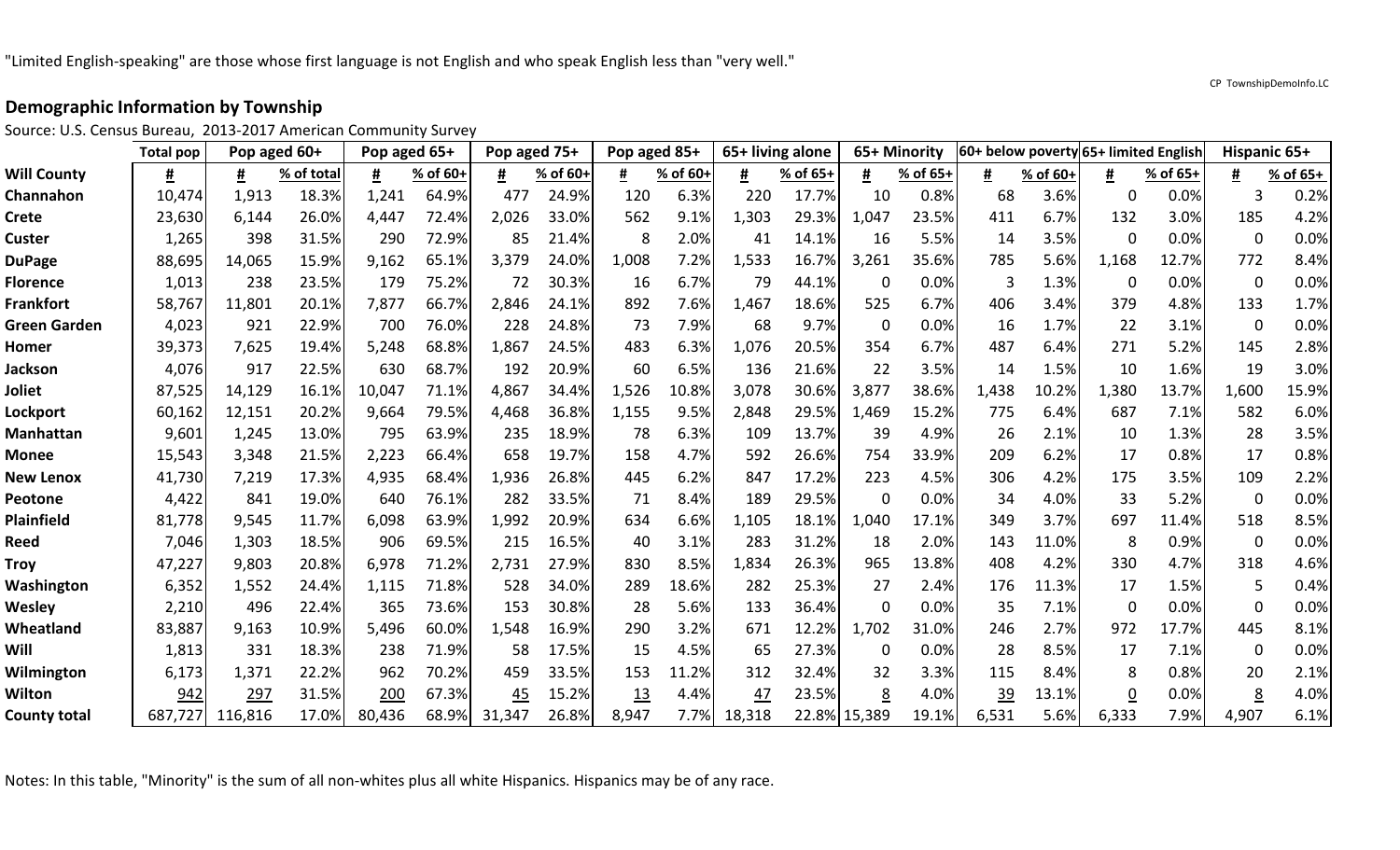#### CP TownshipDemoInfo.LC

#### **Summary of Demographic Information by Township**

Source: U.S. Census Bureau, 2013-2017 American Community Survey

|                        | Total pop |         | Pop aged 60+ | Pop aged 65+ |          |               | Pop aged 75+ | Pop aged 85+ |            |              | 65+ living alone |              | 65+ Minority |        |            |        | 60+ below poverty 65+ limited English | Hispanic 65+ |          |
|------------------------|-----------|---------|--------------|--------------|----------|---------------|--------------|--------------|------------|--------------|------------------|--------------|--------------|--------|------------|--------|---------------------------------------|--------------|----------|
|                        |           |         | % of total   |              | % of 60+ | #             | % of 60+     |              | $%$ of 60+ |              | % of $65+$       | #            | % of 65+     |        | $%$ of 60+ | #      | % of 65+                              | #            | % of 65+ |
| <b>DuPage County</b>   | 931,826   | 189,208 | 20.3%        | 130,303      | 68.9%    | 53,736        | 28.4%        | 17,353       | 9.2%       | 32,609       |                  | 25.0% 22,417 | 17.2%        | 10,307 | 5.4%       | 14,467 | 11.1%                                 | 5,869        | 4.5%     |
| <b>Grundy County</b>   | 50,333    | 9,077   | 18.0%        | 6,572        | 72.4%    | 2,647         | 29.2%        | 799          | 8.8%       | .701         | 25.9%            | 312          | 4.7%         | 755    | 8.3%       | 169    | 2.6%                                  | 211          | 3.2%     |
| <b>Kane County</b>     | 529,402   | 93,411  | 17.6%        | 64,242       | 68.8%    | 25,461        | 27.3%        | ,719         | 8.3%       | 15,849       |                  | 24.7% 11,988 | 18.7%        | 6,069  | 6.5%       | 6,874  | 10.7%                                 | 7,114        | 11.1%    |
| <b>Kankakee County</b> | 110,801   | 23,667  | 21.4%        | 17,148       | 72.5%    | ,573          | 32.0%        | 2,544        | 10.7%      | 4,315        | 25.2%            | 2,364        | 13.8%        | 2,437  | 10.3%      | 401    | 2.3%                                  | 416          | 2.4%     |
| <b>Kendall County</b>  | 122,933   | 16,292  | 13.3%        | 11,422       | 70.1%    | 3,937         | 24.2%        | .,067        | 6.5%       | 2,280        | 20.0%            | 1,545        | 13.5%        | 823    | 5.1%       | 945    | 8.3%                                  | 775          | 6.8%     |
| Lake County            | 704,476   | 131,932 | 18.7%        | 89,865       | 68.1%    | 36,874        | 27.9%        | 11,661       | 8.8%       | 22,209       |                  | 24.7% 15,282 | 17.0%        | 7,989  | 6.1%       | 9,861  | 11.0%                                 | 5,820        | 6.5%     |
| <b>McHenry County</b>  | 308,043   | 58,774  | 19.1%        | 39,824       | 67.8%    | 15,046        | 25.6%        | 4,715        | 8.0%       | 9,568        | 24.0%            | 2,717        | 6.8%         | 3,260  | $5.5\%$    | 1,584  | 4.0%                                  | 1,332        | 3.3%     |
| <b>Will County</b>     | 687,727   | 116,816 | 17.0%        | 80,436       | 68.9%    | 31,347        | 26.8%        | 8,947        | $7.7\%$    | 18,318       |                  | 22.8% 15,389 | 19.1%        | 6,531  | 5.6%       | 6,333  | 7.9%                                  | 4,907        | 6.1%     |
| <b>Regional total</b>  | 3,445,541 | 639,177 | 18.6%        | 439,812      |          | 68.8% 176,621 | 27.6%        | 54,805       |            | 8.6% 106,849 |                  | 24.3% 72,014 | 16.4%        | 38,171 | 6.0%       | 40,634 | 9.2%                                  | 26,444       | 6.0%     |

Notes: In this table, "Minority" is the sum of all non-whites plus all white Hispanics. Hispanics may be of any race.

"Limited English-speaking" are those whose first language is not English and who speak English less than "very well."